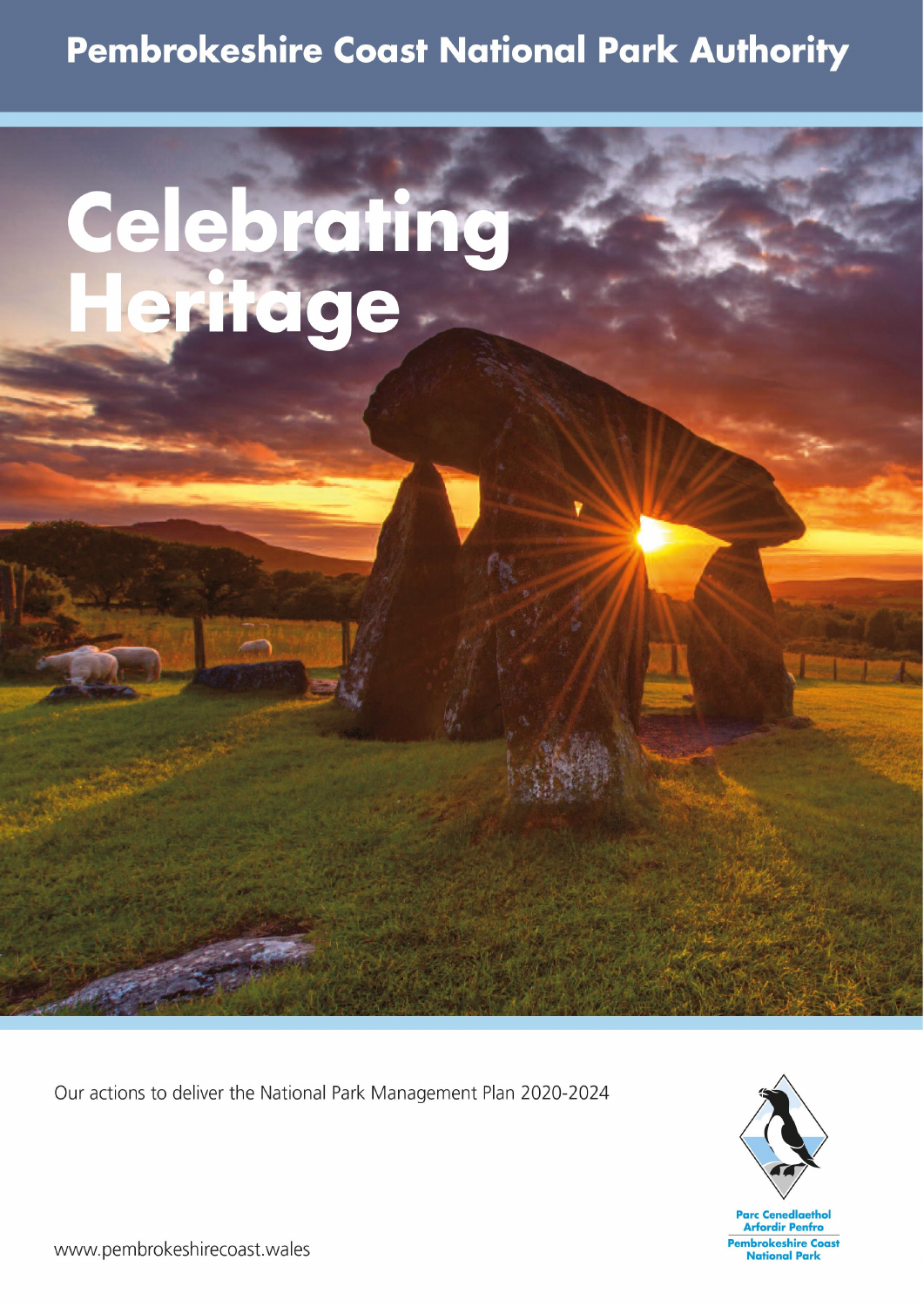### **Archaeology Action Plan**

This action plan should be read in conjunction with the [Pembrokeshire Coast National Park Management Plan 2020-2024.](https://www.pembrokeshirecoast.wales/wp-content/uploads/2020/01/National-Park-Management-Plan-2020-2024-Eng.pdf) It highlights priority actions relating to archaeology for the National Park Authority to 2024. The plan will be reviewed annually.

The action plan contains actions for which funding has previously been approved. It may also indicate actions for which resourcing would be required. Where this is the case, any resourcing decision would be made in accordance with the Authority's standard procedures.

The principal lead for this action plan is the National Park Authority's Community Archaeologist. If you have any specific comments or matters relating to this action plan, please contact [archaeology@pembrokeshirecoast.org.uk.](mailto:archaeology@pembrokeshirecoast.org.uk)

In each table, the status column is supported by a more detailed commentary on activity undertaken in the current financial year. This should be viewed in conjunction with the current Corporate and Resources Plan.

#### **a) Priority Area: Community and Public Engagement**

- Contributes to National Park Management Plan policy H1 a), b), c) and H2 a), b) and d) in particular.
- Contributes to the following National Park Authority Well-being Objectives: Culture (Work Streams: Historic Environment: Historic Buildings and Community Archaeology, Historic Inspiration and Experience, Heritage Partnership and Collaboration), Communities (Work Stream: Community Activities and Projects benefiting the Park and People) and Global (Work Streams: Special Qualities: Inspiration and Education, Responding to Climate Change Emergency).
- Contributes to the Historic Environment and Climate Change in Wales [Sector Adaptation Plan](https://cadw.gov.wales/sites/default/files/2020-02/Adaptation%20Plan%20-%20FINAL%20WEB%20-%20English%20%281%29.pdf) actions 2.1, 2.2, 3.1, 3.2, 5.1, 6.1, 6.2, 6.3, 7.3 and 7.4.

#### **1.Heritage Guardians Scheme**

**Purpose:** This scheme aims to engage and involve students in archaeology and heritage within and adjacent to the National Park. This is delivered through a series of sessions, including site visits to well-known monuments and also less obvious forms of heritage.

**Outcome:** As a result of the programme, students will have a greater appreciation of archaeology and heritage and also issues facing these. Ultimately this will lead to greater chances of safeguarding heritage. This programme also results in greater levels of accessibility for students who might otherwise be unable to engage with archaeology and heritage.

|                          | aboobommy for plaachto who might outerwise be anable to chyage with archaeology and hemage. |                       |                       |               |                                           |  |  |  |
|--------------------------|---------------------------------------------------------------------------------------------|-----------------------|-----------------------|---------------|-------------------------------------------|--|--|--|
| <b>Action/Initiative</b> | <b>Timescales</b>                                                                           | <b>National Park</b>  | <b>Resources</b>      | <b>Status</b> | <b>Activity 2020/21</b>                   |  |  |  |
|                          |                                                                                             | <b>Authority Lead</b> |                       |               |                                           |  |  |  |
| Normally carry           | Programme                                                                                   | Community             | Officer time, officer | Underway.     | Due to COVID-19 the programme was         |  |  |  |
| out the                  | will run over                                                                               | Archaeologist         | time from other       |               | largely suspended, however a number       |  |  |  |
| programme with           | the current                                                                                 |                       | teams and             |               | of videos with tasks were delivered to    |  |  |  |
| up to three              | Management                                                                                  |                       | archaeology           |               | one school. This enabled them to learn    |  |  |  |
| educational              | Plan period                                                                                 |                       | resources,            |               | about archaeology in the National Park    |  |  |  |
| institutions on an       | $(2020 -$                                                                                   |                       | equipment and         |               | and engage with this landscape.           |  |  |  |
| annual basis.            | $2024$ ).                                                                                   |                       | material.             |               |                                           |  |  |  |
| Evaluate the pilot       | To be                                                                                       | Community             | Officer time, officer | <b>Not</b>    | It is anticipated that the scheme will be |  |  |  |
| scheme that has          | evaluated                                                                                   | Archaeologist         | time from other       | started.      | one of several strands that the National  |  |  |  |
| been running             | and                                                                                         |                       | departments and       |               | Park Authority will offer to deliver to   |  |  |  |
| between 2018             | developed in                                                                                |                       | participating         |               | schools. As such the evaluation did not   |  |  |  |
| and 2021 and             | accordance                                                                                  |                       | educational           |               | commence as it needs to compliment        |  |  |  |
| develop the              | with the                                                                                    |                       | institutions.         |               | and coincide with development of          |  |  |  |
| scheme as one of         | timescale for                                                                               |                       |                       |               | educational provision more broadly.       |  |  |  |
| the National Park        | development                                                                                 |                       |                       |               |                                           |  |  |  |
| Authority's              | Ωf                                                                                          |                       |                       |               |                                           |  |  |  |
| educational              | educational                                                                                 |                       |                       |               |                                           |  |  |  |
| strands to support       | provision                                                                                   |                       |                       |               |                                           |  |  |  |
| the national             | more broadly                                                                                |                       |                       |               |                                           |  |  |  |
| curriculum.              | in the                                                                                      |                       |                       |               |                                           |  |  |  |
| Evaluation to            | Authority                                                                                   |                       |                       |               |                                           |  |  |  |
| include                  | and within                                                                                  |                       |                       |               |                                           |  |  |  |
| consultation with        | the current                                                                                 |                       |                       |               |                                           |  |  |  |
| educational              | Management                                                                                  |                       |                       |               |                                           |  |  |  |
| institutions in          | Plan period                                                                                 |                       |                       |               |                                           |  |  |  |
| Pembrokeshire to         | $(2020 -$                                                                                   |                       |                       |               |                                           |  |  |  |

| determine how   | $2024$ ). |  |  |
|-----------------|-----------|--|--|
| they would like |           |  |  |
| the scheme      |           |  |  |
| developed.      |           |  |  |

#### **2. Community Archaeology Projects**

**Purpose:** To support archaeology and heritage based projects that are being led by other organisations, communities and/or members of the public. Includes assisting with development and implementation of such projects.

**Outcome:** Increase public engagement with archaeology and heritage more broadly within and adjacent to the National Park. Help empower communities to actively engage with and manage archaeological and heritage assets within their areas. In addition, supporting community archaeology type projects will lead to management resilience, improved partnership working and safeguarding of monuments.

| <b>Action</b>     | <b>Timescales</b> | <b>National Park</b>  | <b>Resources</b> | <b>Status</b> | <b>Activity 2020/21</b> |
|-------------------|-------------------|-----------------------|------------------|---------------|-------------------------|
| <b>Initiative</b> |                   | <b>Authority Lead</b> |                  |               |                         |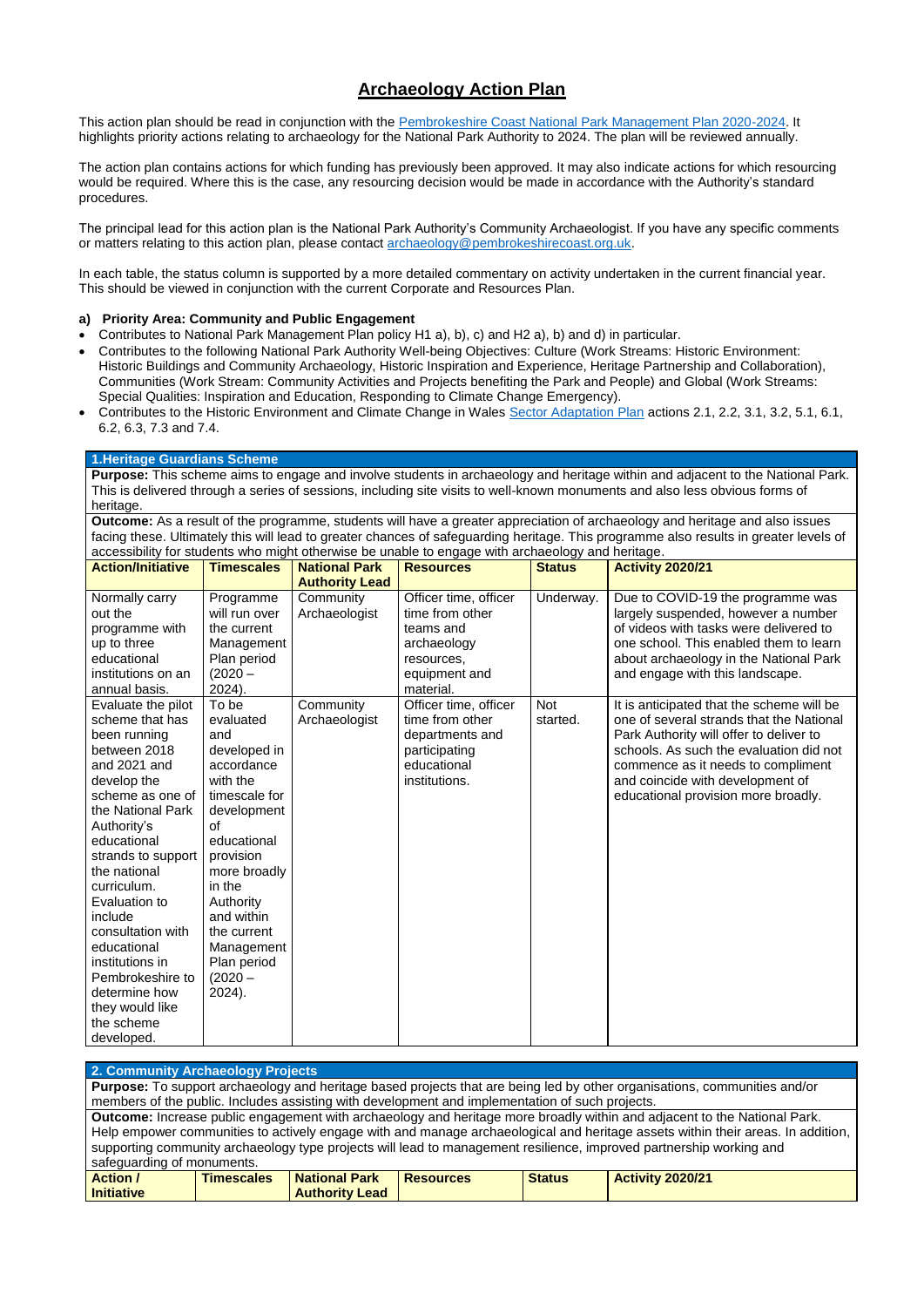| Support up to<br>three community<br>archaeology<br>projects per<br>annum.                                      | Projects will<br>be supported<br>as and when<br>they occur<br>over the<br>current                                                                                                          | Community<br>Archaeologist | Officer time, officer<br>time from other<br>departments,<br>archaeology budget<br>and archaeology<br>equipment and              | Underway. | The National Park Authority supported<br>the Preseli Heartlands project including<br>attending a number of steering group<br>meetings.<br>Nevern Community Council has been |
|----------------------------------------------------------------------------------------------------------------|--------------------------------------------------------------------------------------------------------------------------------------------------------------------------------------------|----------------------------|---------------------------------------------------------------------------------------------------------------------------------|-----------|-----------------------------------------------------------------------------------------------------------------------------------------------------------------------------|
|                                                                                                                | Management<br>Plan period<br>$(2020 -$<br>2024).                                                                                                                                           |                            | material.                                                                                                                       |           | supported regarding Nevern Castle.<br>Support was provided to the Brynberian<br>Centre with advice relating to Preseli<br>archaeological sites.                             |
|                                                                                                                |                                                                                                                                                                                            |                            |                                                                                                                                 |           | Development and planning underway for<br>the Preseli LiDAR archaeology project<br>due to commence in June 2021. This<br>will have a community/citizen science<br>element.   |
|                                                                                                                |                                                                                                                                                                                            |                            |                                                                                                                                 |           | The activity of other community projects<br>was suspended/on hold due to COVID-<br>19, for example Ancient Connections.                                                     |
| Develop<br>community<br>excavations and<br>projects in<br>partnership with<br>other relevant<br>organisations. | <b>Joint</b><br>community<br>excavations<br>and projects<br>will be<br>developed as<br>and when<br>they arise<br>during the<br>current<br>Management<br>Plan period<br>$(2020 -$<br>2024). | Community<br>Archaeologist | Officer time, officer<br>time from other<br>departments,<br>archaeology budget<br>and archaeology<br>equipment and<br>material. | Underway. | Due to COVID-19 community<br>excavations were suspended. Those<br>that were postponed will hopefully take<br>place in 2021/22.                                              |

#### **3. Archaeological Activities and Events**

**Purpose:** To provide an opportunity for communities within and adjacent to the National Park and more broadly the public to engage with archaeology and heritage through activities and events, including the annual Archaeology Day, guided walks and talks.

**Outcome:** Increase public engagement of archaeology and heritage in the National Park including increased awareness, involvement and interest in these.

| <b>Action /</b>               | <b>Timescales</b> | <b>National Park</b>       | <b>Resources</b>       | <b>Status</b> | <b>Activity 2020/21</b>                                                    |
|-------------------------------|-------------------|----------------------------|------------------------|---------------|----------------------------------------------------------------------------|
| <b>Initiative</b>             |                   | <b>Authority Lead</b>      |                        |               |                                                                            |
| Normally                      | Walks will be     | Community                  | Officer time, officer  | Underway.     | Due to COVID-19 planned guided walks                                       |
| provide                       | offered as        | Archaeologist              | time from other        |               | were suspended, however a free virtual                                     |
| and/or                        | part of an        |                            | departments and        |               | event was organised and held during                                        |
| support                       | annual            |                            | volunteers. In         |               | August 2020. This highlighted                                              |
| archaeology/                  | programme         |                            | addition, resources    |               | archaeological features in the National                                    |
| heritage                      | over the          |                            | required to run the    |               | Park and informed people of the work                                       |
| guided walks                  | current           |                            | event, such as         |               | being carried out by the National Park                                     |
| across the                    | Management        |                            | venue and/or vehicle   |               | Authority in relation to archaeology.                                      |
| <b>National Park</b>          | Plan period       |                            | hire and any other     |               |                                                                            |
| area per                      | $(2020 -$         |                            | material. Also, time   |               |                                                                            |
| annum.                        | 2024).            |                            | and resources of       |               |                                                                            |
| Including                     |                   |                            | external               |               |                                                                            |
| working with                  |                   |                            | organisations where    |               |                                                                            |
| other National                |                   |                            | applicable.            |               |                                                                            |
| Park                          |                   |                            |                        |               |                                                                            |
| Authority                     |                   |                            |                        |               |                                                                            |
| teams and                     |                   |                            |                        |               |                                                                            |
| external                      |                   |                            |                        |               |                                                                            |
| providers to                  |                   |                            |                        |               |                                                                            |
| deliver these.<br>Deliver the | The event         |                            | Officer time, officer  |               |                                                                            |
| annual                        | takes place       | Community<br>Archaeologist | time from other        | Underway.     | Due to COVID-19 Archaeology Day<br>2020 was delivered virtually and proved |
| Archaeology                   | every             |                            | departments,           |               | to be a great success. Content for the                                     |
| Day.                          | November          |                            | archaeology            |               | day is available at:                                                       |
|                               | and will          |                            | resources, PLANED      |               |                                                                            |
|                               | continue to       |                            | staff time and         |               | https://www.youtube.com/channel/UCm                                        |
|                               | be delivered      |                            | resources and          |               | yDIzMF-5-pTebMDX8GoYQ                                                      |
|                               | over the          |                            | contributors' time. In |               |                                                                            |
|                               | current           |                            | addition, venue hire   |               | The event was evaluated and lessons                                        |
|                               | Management        |                            | and digital platforms  |               | learnt will be taken forward for events in                                 |
|                               | Plan period       |                            | and also any           |               | the future.                                                                |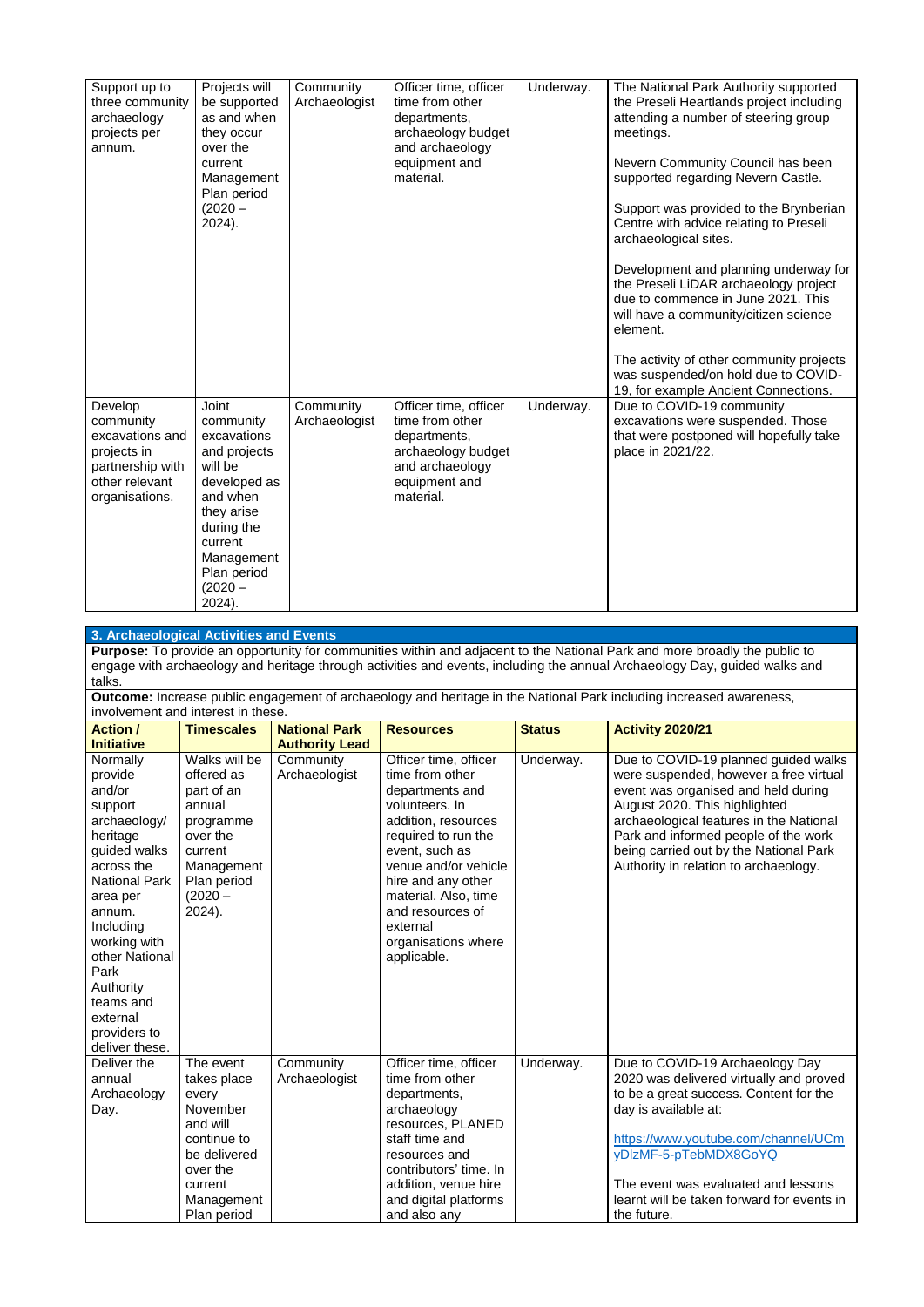|                                                                                                                                                                                                    | $(2020 -$<br>2024).                                                                                                                    |                            | associated material<br>for the event.                                                                                                                                                 |           |                                                                                                                                                                                                                                                                                                                                                                                                                                                                                                                                                                                                                                                                                                                                                                                                                                          |
|----------------------------------------------------------------------------------------------------------------------------------------------------------------------------------------------------|----------------------------------------------------------------------------------------------------------------------------------------|----------------------------|---------------------------------------------------------------------------------------------------------------------------------------------------------------------------------------|-----------|------------------------------------------------------------------------------------------------------------------------------------------------------------------------------------------------------------------------------------------------------------------------------------------------------------------------------------------------------------------------------------------------------------------------------------------------------------------------------------------------------------------------------------------------------------------------------------------------------------------------------------------------------------------------------------------------------------------------------------------------------------------------------------------------------------------------------------------|
| Showcase<br>the National<br>Park's<br>archaeology<br>and heritage<br>at shows<br>and/or<br>through talks<br>up to four<br>times per<br>annum.                                                      | To be<br>delivered on<br>an annual<br>basis and<br>throughout<br>the current<br>Management<br>Plan period<br>$(2020 -$<br>$2024$ ).    | Community<br>Archaeologist | Officer time, officer<br>time from other<br>departments and<br>archaeological<br>material and<br>resources (where<br>applicable).                                                     | Underway. | As mentioned above, event held in<br>August 2020 due to guided walks being<br>suspended.<br>Talk delivered virtually to the Reading<br>and District Welsh Society.<br>Talk delivered virtually during a<br>Pembrokeshire Coastal Forum event.                                                                                                                                                                                                                                                                                                                                                                                                                                                                                                                                                                                            |
| Develop<br>digital and<br>physical<br>information<br>and<br>interpretation<br>about the<br>archaeology<br>and heritage<br>of the<br><b>National Park</b><br>as and when<br>opportunities<br>arise. | To be<br>delivered<br>within the<br>current<br>Management<br>Plan period<br>as and when<br>opportunities<br>arise (2020 -<br>$2024$ ). | Community<br>Archaeologist | Officer time, officer<br>time from other<br>departments and<br>archaeology<br>resources and<br>material. Time and<br>resources of<br>external<br>organisations (where<br>applicable). | Underway. | Heritage Watch page developed.<br>Available at:<br>https://www.pembrokeshirecoast.wales/<br>about-the-national-<br>park/archaeology/heritagewatch/<br>A webpage was developed to enable<br>the public to register for information on<br>archaeology events and activities taking<br>place in the National Park. The<br>webpage can be accessed via the<br>following link:<br><b>Archaeology Mailing List -</b><br><b>Pembrokeshire Coast National Park</b><br>Project producing digital models of<br>archaeological artefacts commissioned.<br>Project producing new interpretation for<br>Old Castle Point Fort, Fishguard<br>commissioned. This includes a digital<br>reconstructive model of the fort during<br>the Napoleonic era, reconstructive<br>imagery from its WWII use. In addition,<br>augmented reality is being explored. |

**Outcome:** The condition of monuments within the National Park is improved and better safeguarded through the development of an effective management regime.

#### **b) Priority Area: Safeguarding Archaeological Monuments and Research**

- Contributes to National Park Management Plan policy H1 a), b), c), g) and i) in particular.
- Contributes to the following National Park Authority Well-being Objectives: Culture (Work Streams: Historic Environment: Historic Buildings and Community Archaeology, Heritage Partnership and Collaboration) and Global (Work Streams: Special Qualities: Inspiration and Education, Responding to Climate Change Emergency).
- Contributes to the Historic Environment and Climate Change in Wales Sector Adaptation Plan actions 2.1, 2.2, 3.1, 3.2, 3.3, 5.1, 6.1, 6.2, 6.3, 7.1, 7.3 and 7.4.

#### **1. Safeguarding Archaeological Monuments**

**Purpose:** To improve and safeguard the condition of monuments within the National Park

|                   | an checave management regime. |                       |                     |               |                                      |  |  |  |
|-------------------|-------------------------------|-----------------------|---------------------|---------------|--------------------------------------|--|--|--|
| <b>Action /</b>   | <b>Timescales</b>             | <b>National Park</b>  | <b>Resources</b>    | <b>Status</b> | <b>Activity 2020/21</b>              |  |  |  |
| <b>Initiative</b> |                               | <b>Authority Lead</b> |                     |               |                                      |  |  |  |
| Compile a         | To be                         | Community             | Officer time with   | Complete.     | Database of National Park scheduled  |  |  |  |
| database on       | completed in                  | Archaeologist         | input from relevant |               | monuments created.                   |  |  |  |
| the current       | the first                     |                       | Cadw officers and   |               |                                      |  |  |  |
| condition of      | quarter of                    |                       | information.        |               |                                      |  |  |  |
| scheduled         | 2020-2021.                    |                       |                     |               |                                      |  |  |  |
| monuments         |                               |                       |                     |               |                                      |  |  |  |
| within the        |                               |                       |                     |               |                                      |  |  |  |
| National          |                               |                       |                     |               |                                      |  |  |  |
| Park.             |                               |                       |                     |               |                                      |  |  |  |
| Develop a         | To be                         | Community             | Officer time with   | Complete.     | Online submission form developed and |  |  |  |
| monitoring        | developed                     | Archaeologist         | input from Cadw     |               | trialled by Heritage Volunteers.     |  |  |  |
| form for          | and                           |                       | and those using the |               |                                      |  |  |  |
| assessing the     | implemented                   |                       | system including    |               |                                      |  |  |  |
| condition of      | within the                    |                       | volunteers. Also,   |               |                                      |  |  |  |
| monuments         | current                       |                       | use of survey123.   |               |                                      |  |  |  |
| during site       | Management                    |                       |                     |               |                                      |  |  |  |
| visits,           | Plan period                   |                       |                     |               |                                      |  |  |  |
| including an      | $(2020 -$                     |                       |                     |               |                                      |  |  |  |
| online            | $2024$ ).                     |                       |                     |               |                                      |  |  |  |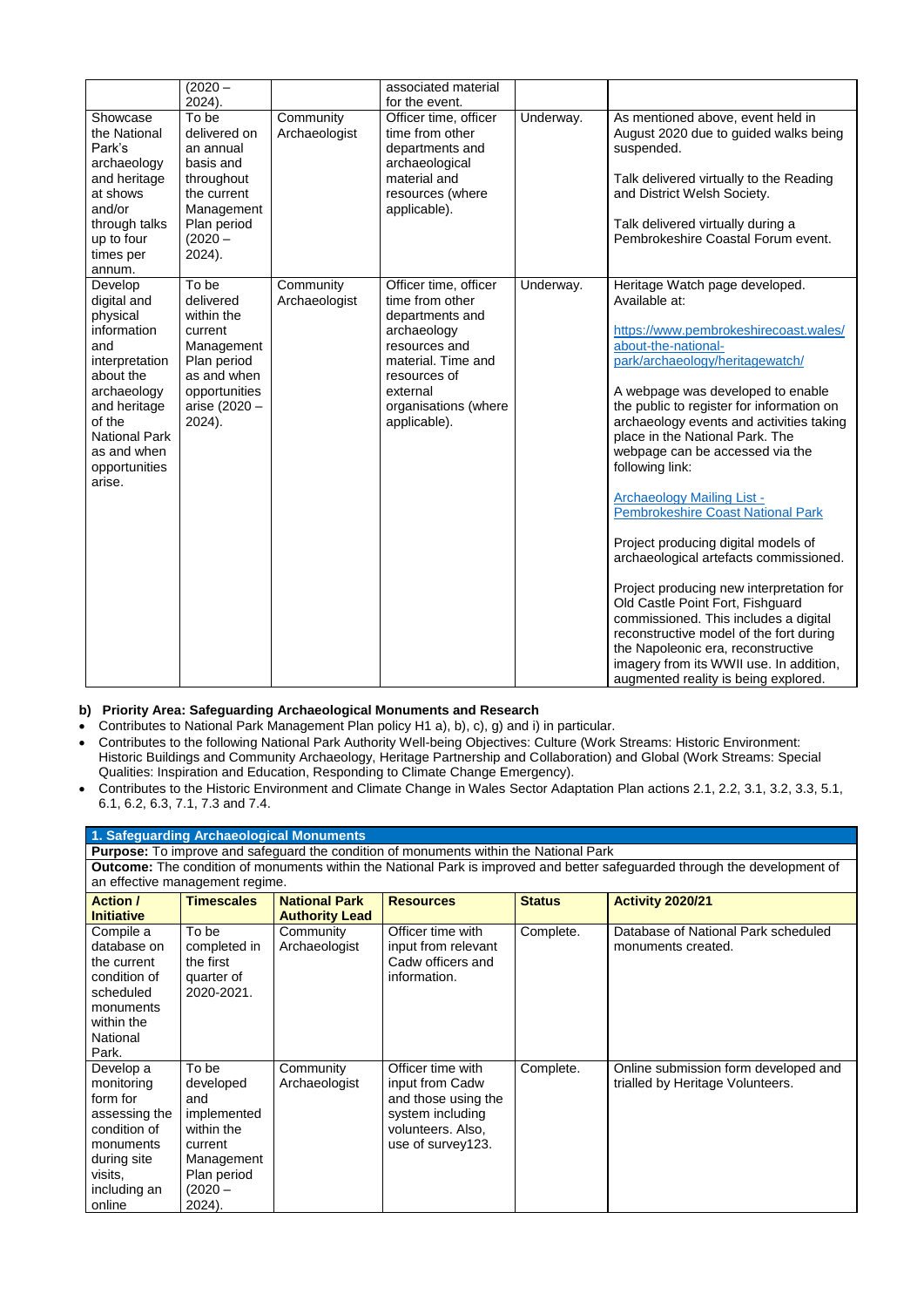| submission<br>form.                                                                                                                                                                                                |                                                                                                                          |                            |                                                                                                                                                                                                                                                   |           |                                                                                                                                                                                                                                                                                                |
|--------------------------------------------------------------------------------------------------------------------------------------------------------------------------------------------------------------------|--------------------------------------------------------------------------------------------------------------------------|----------------------------|---------------------------------------------------------------------------------------------------------------------------------------------------------------------------------------------------------------------------------------------------|-----------|------------------------------------------------------------------------------------------------------------------------------------------------------------------------------------------------------------------------------------------------------------------------------------------------|
| Recruit and<br>train<br>volunteers<br>and Authority<br>staff to<br>undertake<br>monitoring<br>visits of<br>accessible<br>monuments.                                                                                | To be<br>developed<br>and<br>implemented<br>within the<br>current<br>Management<br>Plan period<br>$(2020 -$<br>2024).    | Community<br>Archaeologist | Officer time and<br>officer time from<br>other departments.<br>Archaeology<br>resources and<br>material, including<br>equipment to<br>support volunteers.<br>Volunteer time.                                                                      | Complete. | Two virtual public sessions held to<br>provide information about archaeology<br>in the National Park and information<br>about the monitoring scheduled<br>monuments opportunity.<br>Volunteers recruited to visit accessible<br>sites across the National Park and<br>monitor their condition. |
| <b>Identify</b><br>publicly<br>accessibly<br>sites and<br>allocate these<br>to volunteers<br>to undertake<br>visits to<br>ascertain the<br>condition of<br>monuments<br>and identify<br>issues to be<br>addressed. | To be<br>completed<br>within the<br>current<br>Management<br>Plan period<br>$(2020 -$<br>$2024$ ).                       | Community<br>Archaeologist | Officer time and<br>officer time from<br>other departments.<br>Archaeology<br>resources and<br>material, including<br>equipment to<br>support volunteers.<br>Volunteer time.                                                                      | Complete. | Publicly accessible sites identified and<br>allocated to recruited volunteers.                                                                                                                                                                                                                 |
| Site visit<br>reports<br>submitted by<br>volunteers<br>including any<br>identified<br>issues.                                                                                                                      | To be<br>submitted on<br>an ongoing<br>basis during<br>the current<br>Management<br>Plan period<br>$(2020 -$<br>2024).   | Community<br>Archaeologist | Officer time,<br>volunteer time and<br>relevant resources<br>to make submission<br>of reports.                                                                                                                                                    | Underway. | Over half of the publicly accessible sites<br>were visited by heritage volunteers and<br>reports submitted.                                                                                                                                                                                    |
| Submitted<br>reports<br>assessed and<br>programme of<br>work put in<br>place to<br>address<br>issues.                                                                                                              | To be carried<br>out on an<br>ongoing basis<br>during the<br>current<br>Management<br>Plan period<br>$(2020 -$<br>2024). | Community<br>Archaeologist | Officer time, officer<br>time from other<br>departments and<br>volunteer time and<br>use of archaeology<br>resources and<br>material. Also, time<br>of relevant external<br>organisations and<br>specialist<br>contractors (where<br>applicable). | Underway. | A limited number of submitted reports<br>were assessed and actions put in place<br>to address identified issues.                                                                                                                                                                               |

| 2. Heritage Watch Scheme                                                                                                                                                                          |                                                                                             |                                               |                                                                                                     |               |                                                                                                                                                                                                                                                                                                                                                                                                                 |  |  |  |
|---------------------------------------------------------------------------------------------------------------------------------------------------------------------------------------------------|---------------------------------------------------------------------------------------------|-----------------------------------------------|-----------------------------------------------------------------------------------------------------|---------------|-----------------------------------------------------------------------------------------------------------------------------------------------------------------------------------------------------------------------------------------------------------------------------------------------------------------------------------------------------------------------------------------------------------------|--|--|--|
| <b>Purpose:</b> To safeguard archaeological, historical and heritage assets (including landscapes) within and directly adjacent to the<br>National Park from deliberate and unintentional damage. |                                                                                             |                                               |                                                                                                     |               |                                                                                                                                                                                                                                                                                                                                                                                                                 |  |  |  |
|                                                                                                                                                                                                   |                                                                                             |                                               |                                                                                                     |               | Outcome: The number of archaeological, historical and heritage assets (including landscapes) within and directly adjacent to the                                                                                                                                                                                                                                                                                |  |  |  |
|                                                                                                                                                                                                   |                                                                                             |                                               |                                                                                                     |               | National Park deliberately and unintentionally damaged are reduced. Safeguarding and reporting measures are also strengthened.                                                                                                                                                                                                                                                                                  |  |  |  |
| <b>Action /</b><br><b>Initiative</b>                                                                                                                                                              | <b>Timescales</b>                                                                           | <b>National Park</b><br><b>Authority Lead</b> | <b>Resources</b>                                                                                    | <b>Status</b> | <b>Activity 2020/21</b>                                                                                                                                                                                                                                                                                                                                                                                         |  |  |  |
| Develop and<br>implement a<br>reporting<br>mechanism<br>for the<br>scheme.                                                                                                                        | To take place<br>over the<br>current<br>Management<br>Plan period<br>$(2020 -$<br>$2024$ ). | Community<br>Archaeologist                    | Officer time,<br>officer time from<br>other<br>departments and<br>key partner<br>organisations.     | Underway.     | Webpage on the National Park website<br>developed and produced, including a<br>reporting pro-forma. Webpage available at<br>https://www.pembrokeshirecoast.wales/about-<br>the-national-park/archaeology/heritagewatch/<br>The Facebook page for the scheme was also<br>updated including linking with the webpage.<br>Facebook page available at:<br><b>Gwarchod Treftadaeth - HeritageWatch  </b><br>Facebook |  |  |  |
| Provide<br>heritage<br>related<br>training in<br>connection                                                                                                                                       | To be<br>provided on<br>an ongoing<br>basis over<br>the current<br>Management               | Community<br>Archaeologist                    | Officer time,<br>officer time of<br>key partner<br>organisations,<br>volunteer time.<br>Also use of | Underway.     | A pan-Wales heritage crime training session<br>was delivered virtually and included several<br>police forces, Cadw, Historic England, the<br>Welsh Archaeological Trusts and all three<br>Welsh National Park Authorities. The session<br>was publicised on the Facebook page.                                                                                                                                  |  |  |  |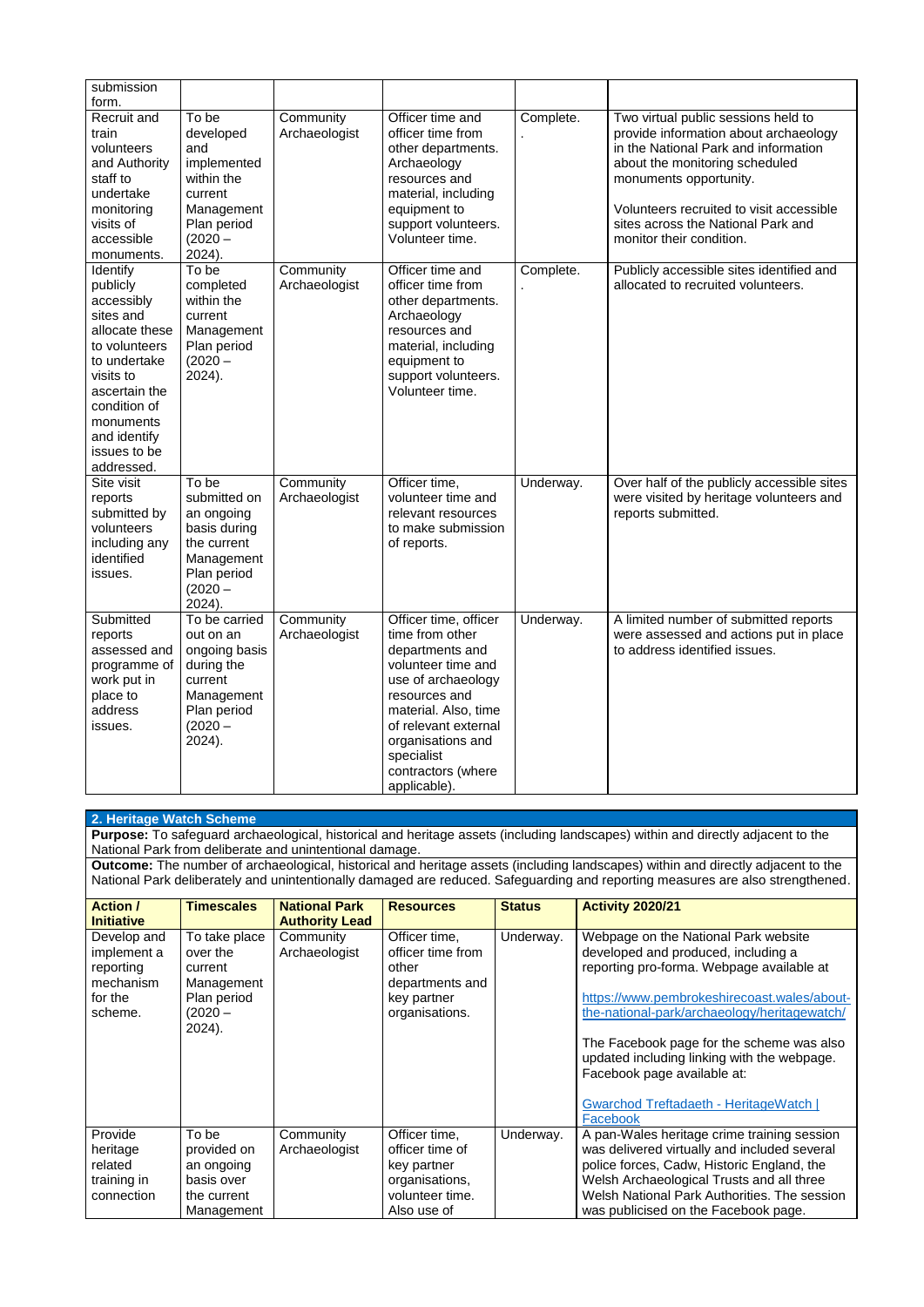| with the<br>scheme.                                                                       | Plan period<br>$(2020 -$<br>$2024$ ).                                                                               |                            | relevant<br>resources to<br>deliver training<br>including venue<br>or equivalent.                                                                                               |           |                                                                                                                                                                                              |
|-------------------------------------------------------------------------------------------|---------------------------------------------------------------------------------------------------------------------|----------------------------|---------------------------------------------------------------------------------------------------------------------------------------------------------------------------------|-----------|----------------------------------------------------------------------------------------------------------------------------------------------------------------------------------------------|
| Develop and<br>implement a<br>mechanism<br>for patrol/<br>safeguarding<br>assets at risk. | To take place<br>over the<br>current<br>Management<br>Plan period<br>$(2020 -$<br>2024).                            | Community<br>Archaeologist | Officer time,<br>officer time from<br>other<br>departments,<br>key partner<br>organisations<br>and volunteer<br>time.                                                           | Underway. | Reporting mechanism developed.<br>Links established with key contacts - Cadw,<br>Dyfed-Powys Police.<br>Database of incidents created.<br>Routine patrols established.                       |
| Carry out<br>remedial work<br>on affected<br>assets.                                      | To take place<br>over the<br>current<br>Management<br>Plan period<br>$(2020 -$<br>2024) as and<br>when<br>required. | Community<br>Archaeologist | Officer time,<br>officer time from<br>other<br>departments,<br>key partner<br>organisations<br>and volunteer<br>time. Use of<br>material and<br>resources to<br>undertake work. | Underway. | Identified issues publicised.<br>The importance of reporting reaffirmed with<br>colleagues, communities and the public.<br>Action plans put in place to address issues at<br>affected sites. |
| Publicise the<br>scheme using<br>press<br>releases and<br>the Facebook<br>page.           | To take place<br>on an<br>ongoing basis<br>over the<br>current<br>Management<br>Plan period<br>$(2020 -$<br>2024).  | Community<br>Archaeologist | Officer time,<br>officer time from<br>other<br>departments and<br>key partner<br>organisations.                                                                                 | Underway. | Incidents of heritage crime and association<br>issues publicised via the Facebook page and<br>through key partners.<br>Patrols publicised on the Facebook page.                              |

#### **3. Archaeological Research**

**Purpose:** To support and undertake archaeological research involving techniques such as excavations and surveys to increase understanding about archaeology, history and heritage within the National Park.

**Outcome:** Archaeology, history and heritage better understood within the National Park, leading to improved management of these features and related landscapes. In addition, public enjoyment and engagement of the National Park area is enhanced.

| <b>Action /</b><br><b>Initiative</b>                                                                                             | <b>Timescales</b>                                                                           | <b>National Park</b><br><b>Authority Lead</b> | <b>Resources</b>                                                                                                                                              | <b>Status</b> | <b>Activity 2020/21</b>                                                                                                            |
|----------------------------------------------------------------------------------------------------------------------------------|---------------------------------------------------------------------------------------------|-----------------------------------------------|---------------------------------------------------------------------------------------------------------------------------------------------------------------|---------------|------------------------------------------------------------------------------------------------------------------------------------|
| Support<br>archaeological<br>excavations<br>taking place<br>within the<br><b>National Park</b><br>up to a<br>maximum of<br>four. | To take place<br>over the<br>current<br>Management<br>Plan period<br>$(2020 -$<br>$2024$ ). | Community<br>Archaeologist                    | Officer time,<br>officer time of<br>other<br>departments,<br>volunteer time<br>and<br>archaeology<br>equipment,<br>material and<br>financial<br>support. Also | Underway.     | Due to COVID-19 planned excavations were<br>suspended.                                                                             |
|                                                                                                                                  |                                                                                             |                                               | time and<br>resources of<br>external<br>organisations.                                                                                                        |               |                                                                                                                                    |
| Undertake<br>and/or<br>commission                                                                                                | To take place<br>over the<br>current                                                        | Community<br>Archaeologist                    | Officer time,<br>officer time of<br>other                                                                                                                     | Underway.     | Planning and development of the Preseli<br>Archaeology LiDAR project due to commence<br>in June 2021 continued. LiDAR will be used |

research within the National Park (where appropriate). Including consulting with relevant external organisations to identify research priorities and the Research Framework for

Management Plan period  $(2020 -$ 2024) where appropriate.

departments, volunteer time and archaeology equipment, material and resources. Also time and resources of external organisations.

to enhance, identify and analyse archaeological features in the landscape. The project is part of a Welsh Government Sustainable Management Scheme.

The National Park Authority registered with the Research Framework for the Archaeology of Wales.